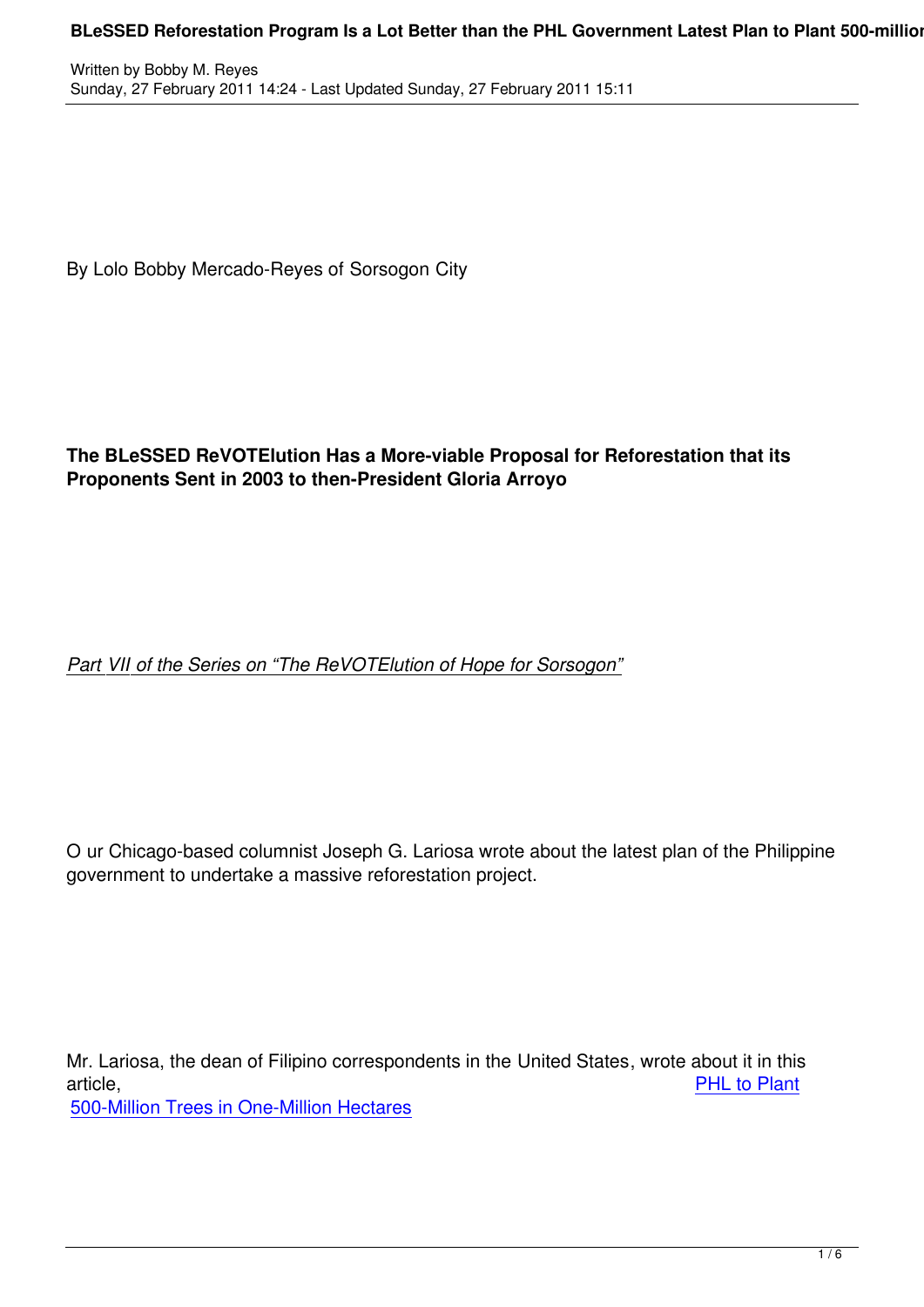The "Bicol, Leyte, Samar and Sorsogon Economic Development" (BLeSSED) Program has been publicizing since May 2007 a 2003 proposal sent to then-President Gloria Macapagal-Arroyo. The proposal called for a massive reforestation, starting in Sorsogon as its pilot province. Readers may read excerpts of the BLeSSED proposal in this article,

Funding Reforestation as a Solution to Global Warming (Part6)

The BLeSSED Program has now Dream-Team members from the Philippines, Australia, Canad a , Kin gdom of Saudi Arabia and the United States . Many of them do not come from the BLeSSED provinces but they are willing just the same to spearhead the projects – all for the greater glory of God and country.

T his writer has also mentioned the so-called "Tree-farming Cooperatives" (TFC) in these articles:

RP Should Focus on Renewable Energy Instead of Reviving Nuclear Plant – Nene Pimentel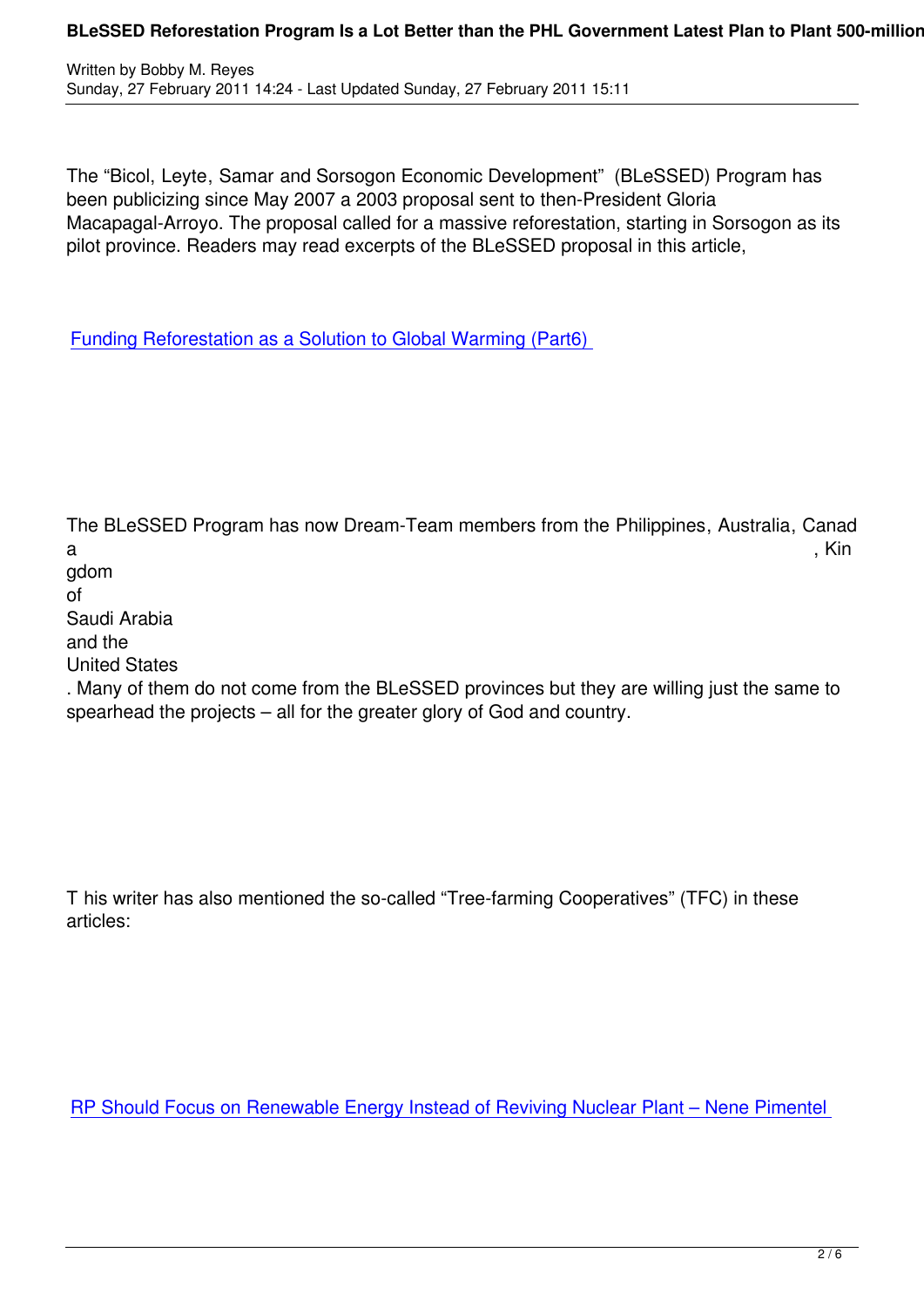How OFWs Can "Reinvent" Power Generation in RP and Simultaneously Fight Global Warming (Part 14)

How to Make a Biblical-based Real-estate Redevelopment the Answer to Global Warming, **Starting in Sorsogon** 

**Comparing the Latest PHL Government's Reforestation Plan With the TFC Proposal**

As written by Mr. Lariosa, the new reforestation plans as outlined by Philippine Department of Environment and Natural Resources Undersecretary Demetrio Ignacio, Jr., call for private investments.

· On the hand, the BLeSSED ReVOTElution's proposals outlined specific sources of funding.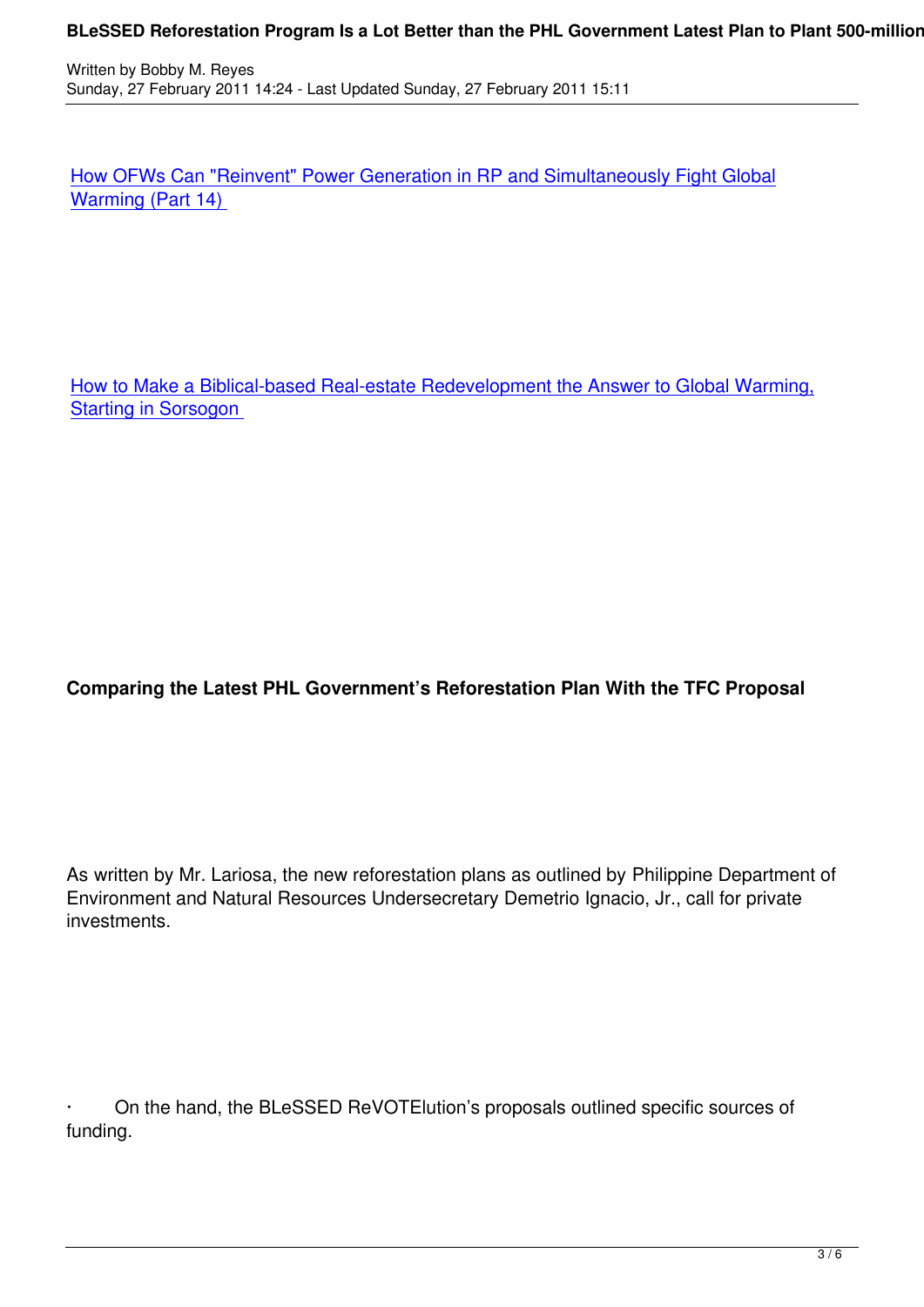The second major difference is that the reforestation plans, as presented by Undersecretary Ignacio, "will be made possible following the inclusion of tree planting as part of the school curriculum and a requirement for graduation." The reality is that seedlings have to be nurtured until they are big enough – so that the growing trees can no longer be eaten by ruminants and can be sustained solely by natural rainfall. Students, especially those that are about to graduate from high school or college, cannot be depended upon to take care of the seedlings, so that they become saplings and eventually mature trees.

The BLeSSED proposal calls for families that belong to the TFC to be contracted as the caretakers and be paid at the rate of one-dollar (US\$1.00) per tree per annum. A family of six can easily take care of 5,000 trees and it can earn at least \$5,000 per year. The projected income can raise substantially a poor rural Filipino family's income that is currently estimated at approximately two-dollars per day (or roughly US\$730 per year).

The third difference is that the reforestation plans, as presented by Undersecretary Ignacio, appear to stand on their own and are not part apparently of a grand design to protect the environment.

The BLeSSED ReVOTE lution proposal for TFC-led reforestation is part of a plan to generate emergency employment, "reinvent" power generation and combat Global Warming (Climate Change).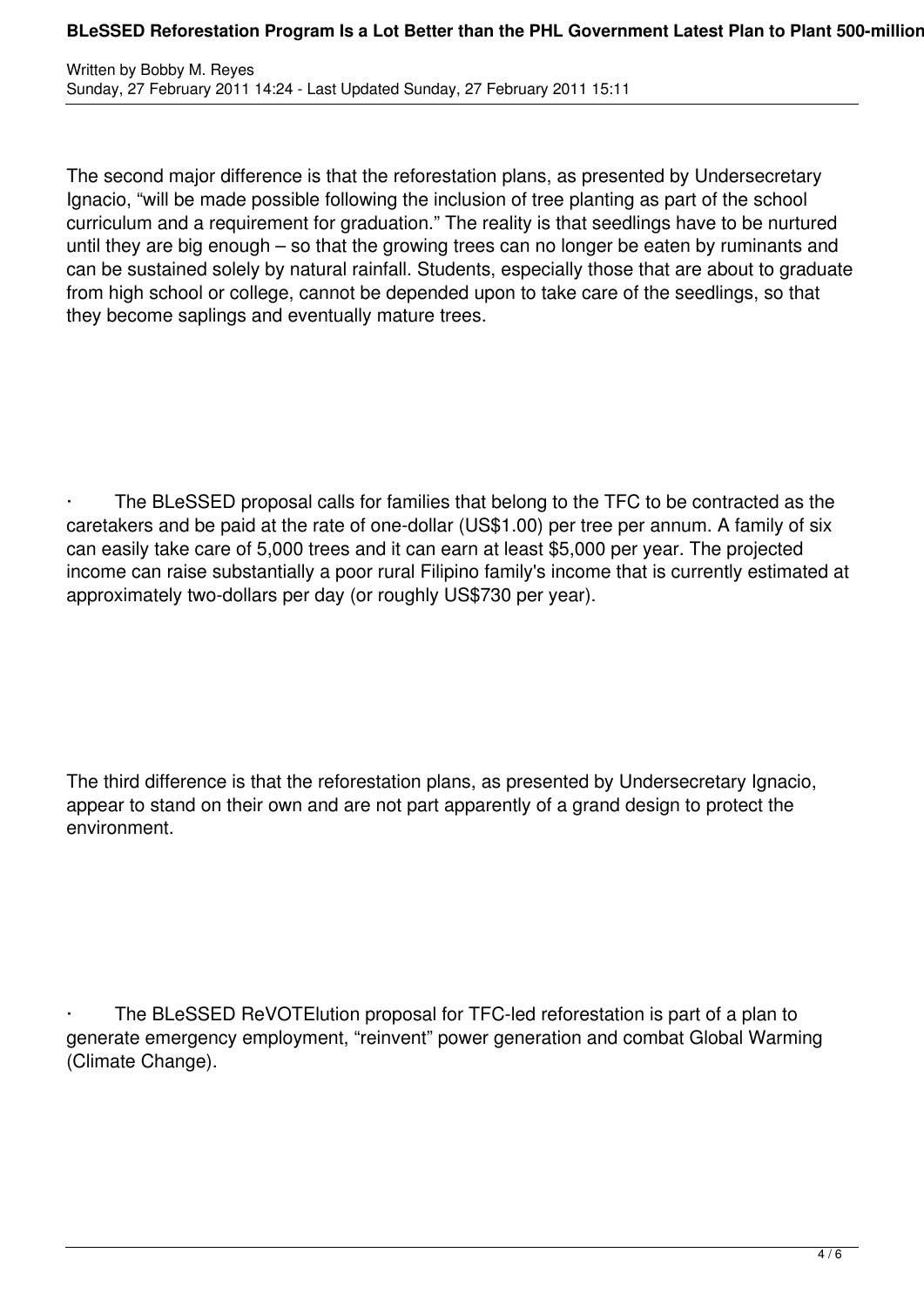Perhaps the Second Aquino Dispensation should just support the BLeSSED ReVOTElution's TFC-led reforestation proposal and see how it develops in Sorsogon Province and then in the Bicol and Leyte-Samar regions.

For all her supposed wisdom and training as an economist, then-President Arroyo remained an indifferent "dwarf" and refused even to acknowledge the proposals sent to her by the BLeSSED ReVOTElution's prime movers. # # #

*Editor's Note:* **To read the other articles of this series, please go to:**

How the ReVOTElution Will "Reinvent" Education and Life in Sorsogon

A Sorsoganon OFW Appears to Be a Bigger Hero than Manny Pacquiao: How the ReVOTElution Will Protect OFWs and their History (Part II)